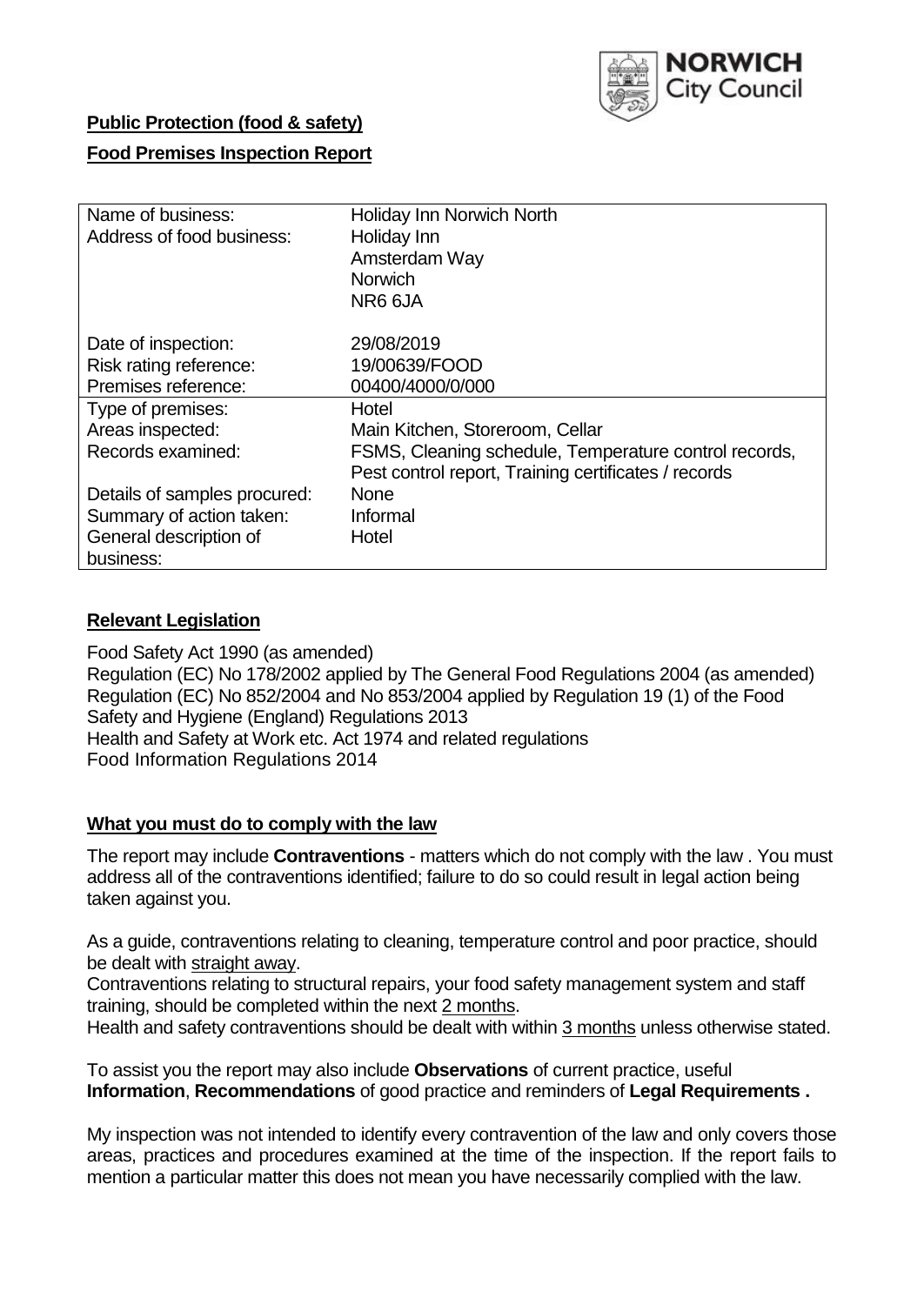# **FOOD SAFETY**

# **How we calculate your Food Hygiene Rating:**

The food safety section has been divided into the three areas which you are scored against for the hygiene rating: 1. food hygiene and safety procedures, 2. structural requirements and 3. confidence in management/control procedures. Each section begins with a summary of what was observed and the score you have been given. Details of how these scores combine to produce your overall food hygiene rating are shown in the table.

| <b>Compliance Area</b>                     |          |                 |           | <b>You Score</b> |               |    |           |    |                 |  |  |
|--------------------------------------------|----------|-----------------|-----------|------------------|---------------|----|-----------|----|-----------------|--|--|
| <b>Food Hygiene and Safety</b>             |          |                 |           | $\Omega$         | 5             | 10 | 15        | 20 | 25              |  |  |
| <b>Structure and Cleaning</b>              |          |                 |           | $\Omega$         | 5             | 10 | 15        | 20 | 25              |  |  |
| Confidence in management & control systems |          |                 |           | $\Omega$         | 5             | 10 | 15        | 20 | 30 <sub>1</sub> |  |  |
|                                            |          |                 |           |                  |               |    |           |    |                 |  |  |
| <b>Your Total score</b>                    | $0 - 15$ | <b>20</b>       | $25 - 30$ |                  | $35 - 40$     |    | $45 - 50$ |    | > 50            |  |  |
| <b>Your Worst score</b>                    | 5        | 10 <sup>1</sup> |           | 10               | 15            |    | 20        |    |                 |  |  |
|                                            |          |                 |           |                  |               |    |           |    |                 |  |  |
| <b>Your Rating is</b>                      | 5        | 4               | 3         |                  | $\mathcal{P}$ |    |           |    | $\Omega$        |  |  |

Your Food Hygiene Rating is 3 - a generally satisfactory standard

# 000300

# **Food Hygiene Rating Re-Scoring Visit**

Date: 21<sup>st</sup> January 2020

Following the previous inspection a re-rating visit was requested. The revised score is indicated here. The results of the original inspection are listed below.

Your revised Food Hygiene Rating is 3 – a generally satisfactory standard



**Observation** I was pleased to see that some of the contraventions had been addressed

- soap was available at the wash hand basins
- the extraction canopy had been cleaned and new filters had been fitted
- the table top salad fridge had been serviced

**Contravention** the following items require attention

- flooring behind and underneath equipment
- shelf behind the water heater
- seals to fridge numbered 3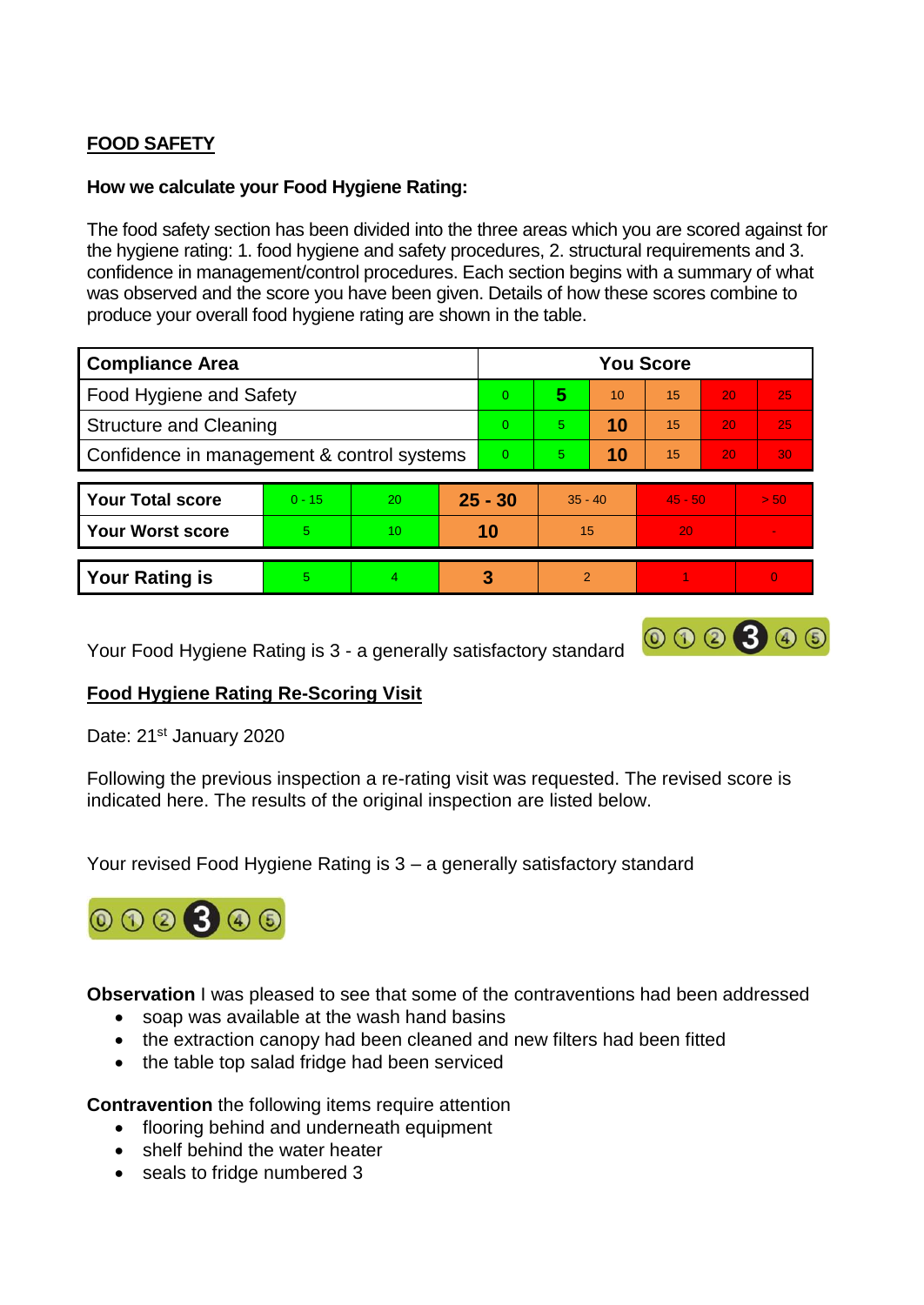- handle to microwave
- electric cables next to the fruit juice machine
- lid to cool box in walk-in fridge
- trays to degreaser and sanitiser dispensers
- protective film on fridge numbered 6 needs removing
- cutlery tray split
- loose coving to floor/wall junctions
- indicator to hot tap to wash hand basin
- flooring badly damaged needs repairing or replacing
- tiles missing to ceiling in cellar

# **1. Food Hygiene and Safety**

Food hygiene standards are high. You demonstrated a very good standard of compliance with legal requirements. You have safe food handling practices and procedures and all the necessary control measures to prevent cross-contamination are in place. Some minor contraventions require your attention. **(Score 5)**

#### Contamination risks

**Observation** I was pleased to see you were able to demonstrate effective controls to prevent cross-contamination.

**Observation** I was pleased to see disposable aprons were available for use when preparing raw foods i.e meat

**Recommendation** Chopping/cutting boards were held stable with tea towels/cloths and could contaminate the board. Use silicone board mats to stabilise your cutting boards. These can be placed in the dishwasher and /or can be sterilised

#### Hand-washing

**Contravention** The following indicated that hand-washing was not suitably managed::

• there was no soap to the wash hand basin behind the bar

**Recommendation** keep a waste bin near the wash-hand basins

#### Personal Hygiene

**Observation** I was pleased to see that standards of personal hygiene were high.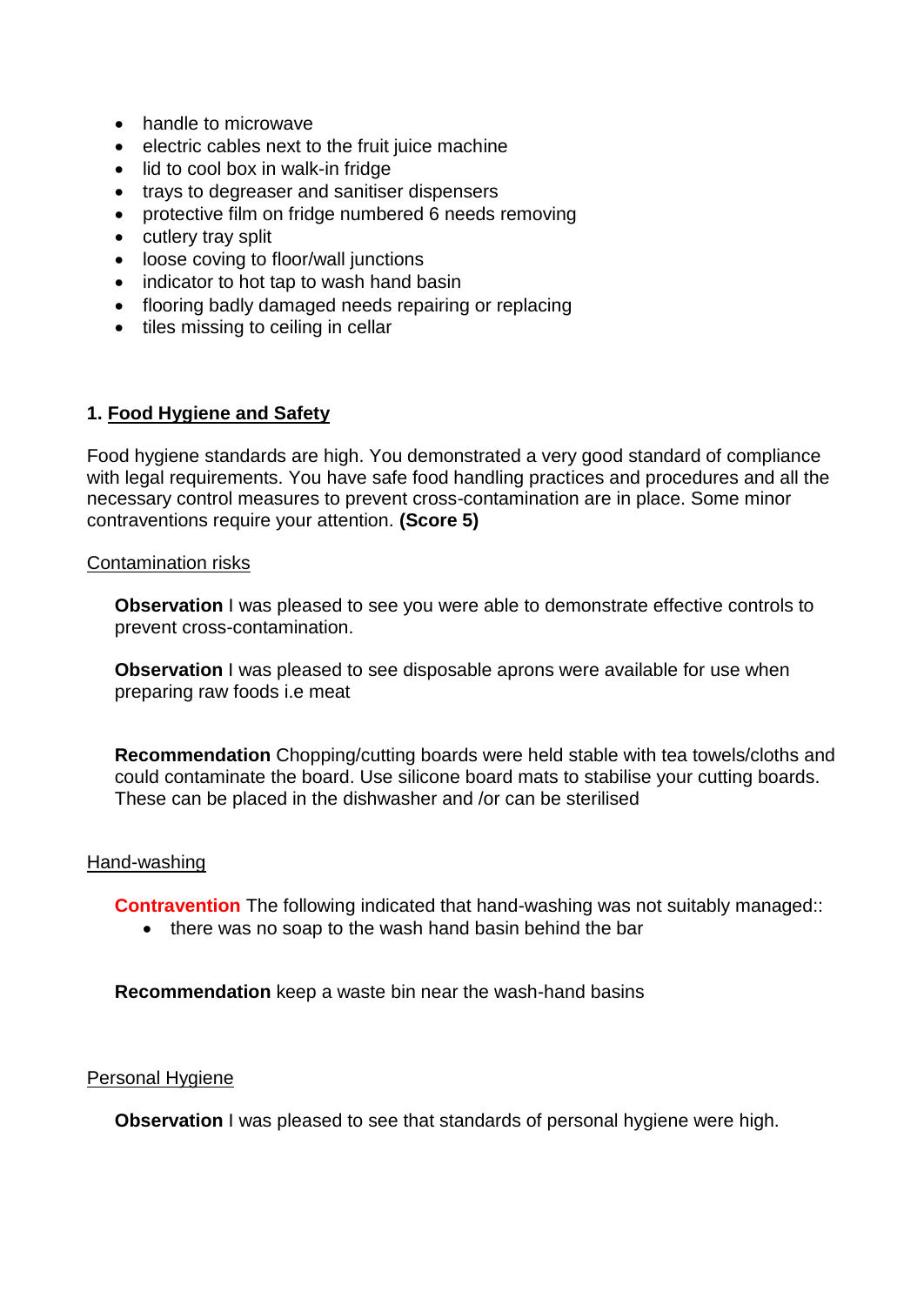# Temperature Control

**Contravention** The following evidence indicated there was a risk of bacteria growing on food:

prepared food i.e salad temperature was reading 11.2°C in the table top fridge

**Legal requirement** The cold chain is not to be interrupted. However, limited periods outside temperature control are permitted, to accommodate the practicalities of handling during preparation, transport, storage, display and service of food, provided that it does not result in a risk to health.

**Legal Requirement** If you rely on selling cold food (displayed over 8 °C) within four hours you must be able to demonstrate your system for ensuring food is either sold, placed under refrigeration, or discarded, before the four hours have elapsed

# **2. Structure and Cleaning**

The structure facilities and standard of cleaning and maintenance are of a generally satisfactory standard but there are some repairs and/or improvements which are required in order for you to comply with the law. Pest control and waste disposal provisions are adequate. The contraventions require your attention; although not critical to food safety they may become so if not addressed. **(Score 10)**

# Cleaning of Structure

**Contravention** The following items were dirty and require more frequent and thorough cleaning:

- floor wall junctions
- around equipment feet
- flooring behind and under equipment
- flooring under dishwasher
- high areas above fridge numbered 12
- shelf behind water heater
- ceiling around vents
- flooring near water heaters
- bottom of door to cellar

**Recommendation** remove protective film from rear of stainless steel cupboard used as a desk

Cleaning of Equipment and Food Contact Surfaces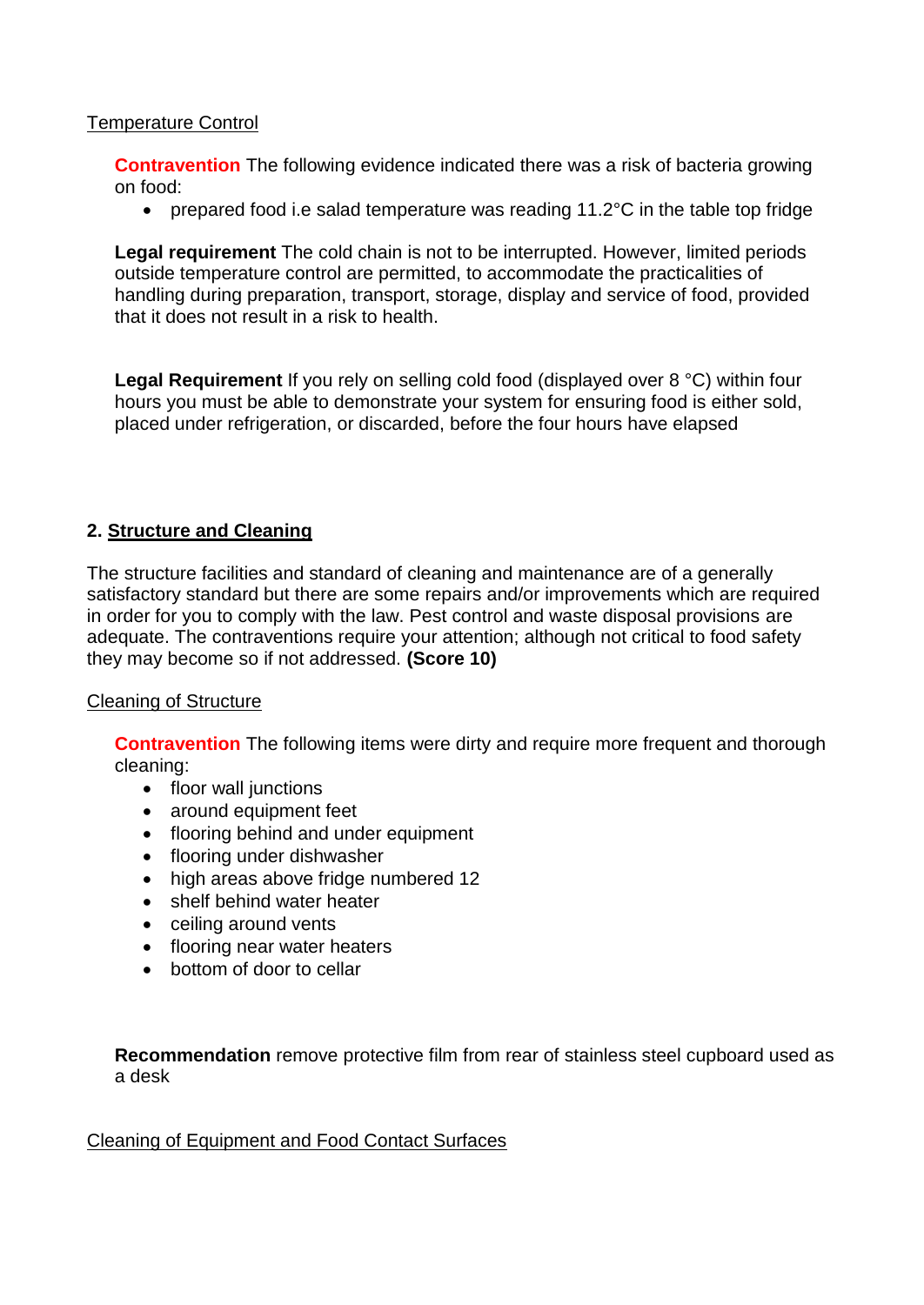**Contravention** The following items are dirty and must be cleaned:

- fridge and freezer seals
- seals to fridge numbered 3
- handle to ice cream freezer
- interior to microwave
- handle to microwave
- door and around nozzle to purgal fridge
- side and legs to purgal fridge
- filters to extraction canopy
- water tray to water heater
- front to bins
- nozzle area to fruit-juice machine
- electric cables to plugs next to fruit juice machine
- underneath hot tap to wash hand basin near fruit juice machine
- pipe work to wash hand basin
- interior to cutlery trays
- underneath tap to water heater
- around top to containers storing onions
- interior bottom to grey food storage containers in the walk-in fridge
- interior to clear food containers in the walk-in fridge
- handle to walk-in fridge
- blade to table top can opener
- drip trays to Rational ovens
- plastic strip curtain to cellar
- underneath coffee machine in bar
- runners to doors to drinks fridge in bar

# Cleaning Chemicals / Materials / Equipment and Methods

**Observation** I was pleased to see that your cleaning materials, methods and equipment were able to minimise the spread of harmful bacteria between surfaces.

# **Maintenance**

**Contravention** The following had not been suitably maintained and must be repaired or replaced:

- loose coving at wall floor junction
- indicator to hot tap missing to wash hand basin
- split seals to ice cream chest freezer
- handle missing to fridge numbered 5
- flooring damaged
- pooled water seen to floor in front of fridge numbered 6
- green board was badly scored and needs replacing
- hole to ceiling
- holes to wall
- tiles missing to ceiling in cellar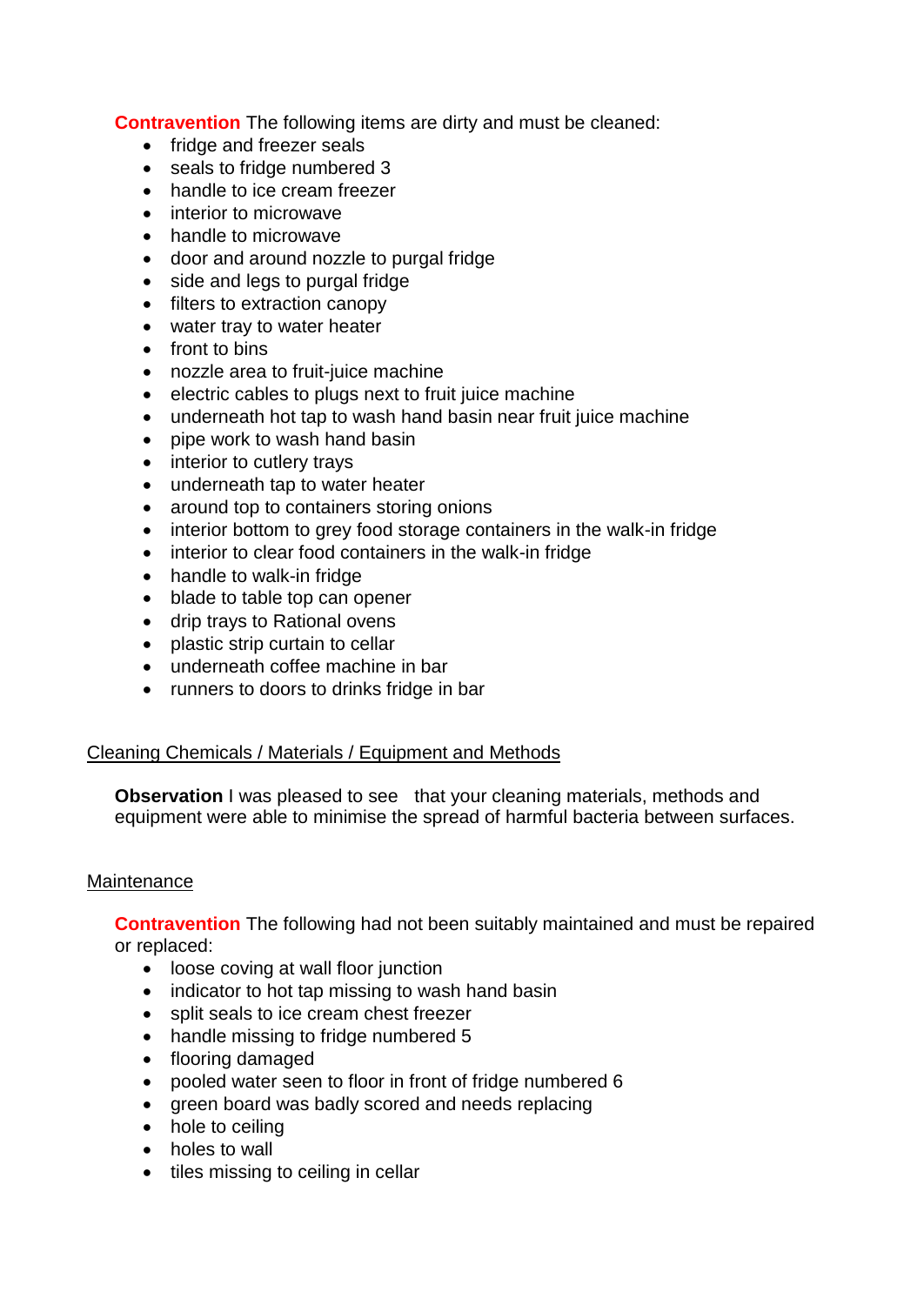• lemon board in bar badly scored and needs replacing

# Facilities and Structural provision

**Observation** I was pleased to see that adequate facilities had been provided.

#### Pest Control

**Observation** You have a pest control contract in place and there is no evidence of pest activity on the premises.

# **3. Confidence in Management**

There are generally satisfactory food safety controls in place although there is evidence of some non-compliance with the law. All the significant food hazards are understood and controls are in place. Your records are appropriate and generally maintained but some deficiencies were identified. Some minor issues were identified relating to staff supervision and training. You have a satisfactory track record. The contraventions require your attention; although not critical to food safety they may become so if not addressed. **(Score 10)**

#### Type of Food Safety Management System Required

**Observation** You were date labelling perishable foods appropriately and could demonstrate effective control over food spoilage organisms.

**Observation** You had colour-coded equipment and effective separation between raw and ready-to-eat food at all stages in your operation.

**Observation** You were monitoring (and recording) the temperatures of your fridges and freezers well as the temperature of cooked/hot-held food and could demonstrate effective systems for controlling bacterial growth and survival.

#### Food Hazard Identification and Control

**Contravention** The following pre-requisites have not been met and prove your food safety management system is ineffective:

- Cleaning and sanitation are poor
- Maintenance is poor
- Staff hygiene and training is inadequate